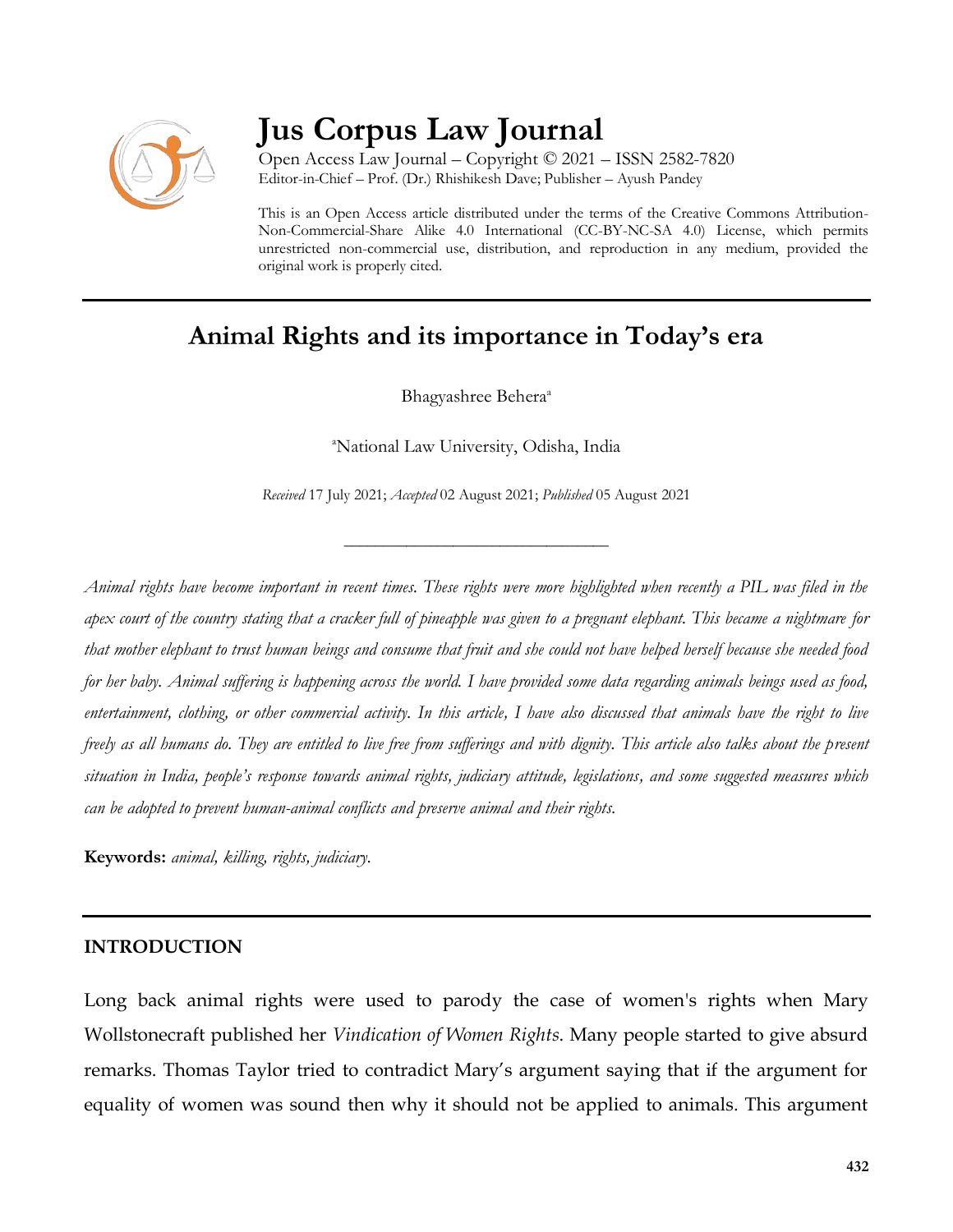seemed to be absurd, and if this argument was held absurd and unsound for animals then it should be unsound for the women and since then this argument was used by people in different cases.

Many of us think that equality cannot be validly given to nonhumane animals because they are incapable of taking rational decisions. Men and women have the right to vote because they have the capability to understand the significance of voting and on the other hand animals do not have any such capability and therefore they don't have the right to vote. The different kinds of variations between men and animal give rise to differences in rights that each class have. A man cannot have an abortion so it would be absurd to talk of that right to have one. Therefore it can be stated that an animal cannot vote so it's meaningless to talk of their right to vote.

The adjunct of the main essence of equality from one group to another does not indicate that we must treat both groups in precisely the same way, or grant precisely the same rights to both groups. The main essence of equality does not need equal *treatment*; it requires equal consideration. Equal consideration for different beings may lead to different handling and different rights. 1We should make this thing clear that equality should not be given just on the basis of one's intelligence, strength, moral capacity, or any other traits. Equality is a moral idea and not an assertion of fact, there must not be any assuming reasons to create differences between humans and animals in consideration according to their needs and interest.

Gary L. Francione, an American legal scholar in his book had stated various facts that how we people actually believe about animals and the way we treat them. Approximately 70% of Americans agree that an animal's life must be free of suffering and it must be as important as a human being's right to live free of tolerance is concerned. More than 50% of people believe that killing animals for the fur is wrong and among them, many had pet dogs and cats. These people spend a good amount of money on veterinary care and their food and other accessories. But there is always a dark side to everything. Annually we subject extreme pain and suffering to billions of animals. According to the US Department of Agriculture, people in

 $\overline{\phantom{a}}$ 

<sup>&</sup>lt;sup>1</sup> Peter Singer, *Animal Liberation: The definitive of the Animal movement* (40th edition, Open Road Media 2009) 30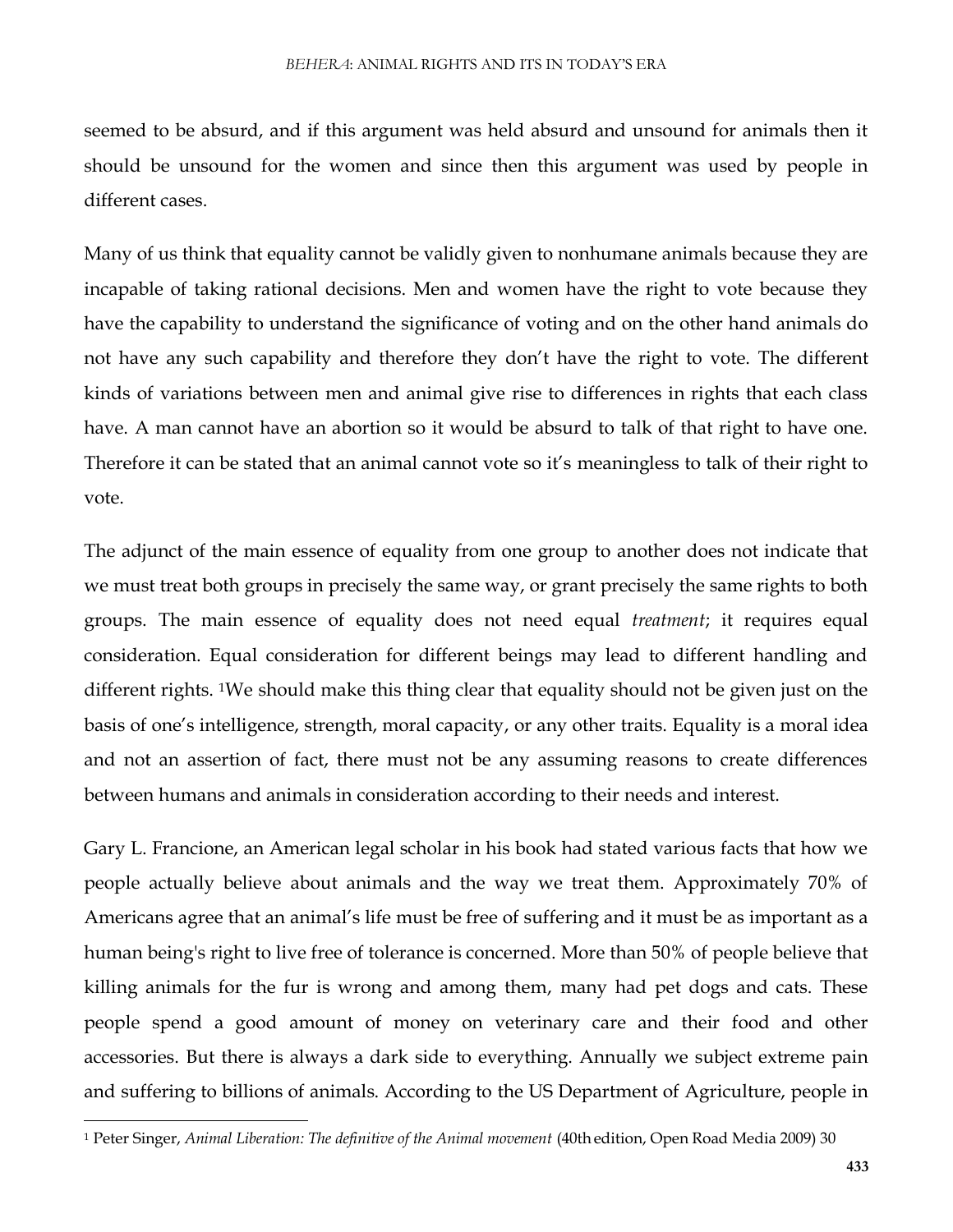the U.S. kill 8 billion animals for food and more billions are being killed worldwide just for food. These animals have poor living conditions and were raised in horrendous conditions, slaughtered with various kinds of techniques, and transported long distances in small containers. Few millions of animals get killed for commercial purposes, other biomedical experiments, and entertainment purposes. And even if they don't die during this experiment time then they would be killed after the purpose is done. Animals that are used for entertainment purposes are confined, starved, have poor living conditions, and were brutally tortured just for the sake of people's purpose. Once these animals get old and don't serve their purpose, they consider those animals as waste and decide to kill or sell them to other commercial shooting clubs. These sufferings and pain which are being inflicted on these innocent animals are unnecessary and morally wrong. People might have the concept of not exploiting animals for their benefit but when it comes to action they might forget those. We people treat them as our property and tend to forget their interests and needs. We tend to become selfish and end up inflicting horrendous pain and suffering which leads them to death. The difference between humans and animals has been created by people and there is no way we can solve this as it had been pre-determined by the property status of animals.

There is one way through which this problem can be solved and that is applying the principle of equal consideration. This principle does not mean treating both classes of beings in the same way. It means if humans and animals have an equal interest then we should treat them their interest in the same way unless there is any good reason to make disparity. We cannot fully protect animals from all types of suffering. Animals are just being used as resources to satisfy our needs and wants. But the vice versa is not possible and is not practiced, as human exploitation is both morally wrong and illegal. This can also be done in the case of animals if we stop treating animals as our property and try to protect their interest by giving them basic rights the way we give to humans. We must consider this concept in our mind that all living beings which are present on this earth have moral significant interest in not suffering as some resource and in fact, people must come up and raise their voice against such incidents which are happening.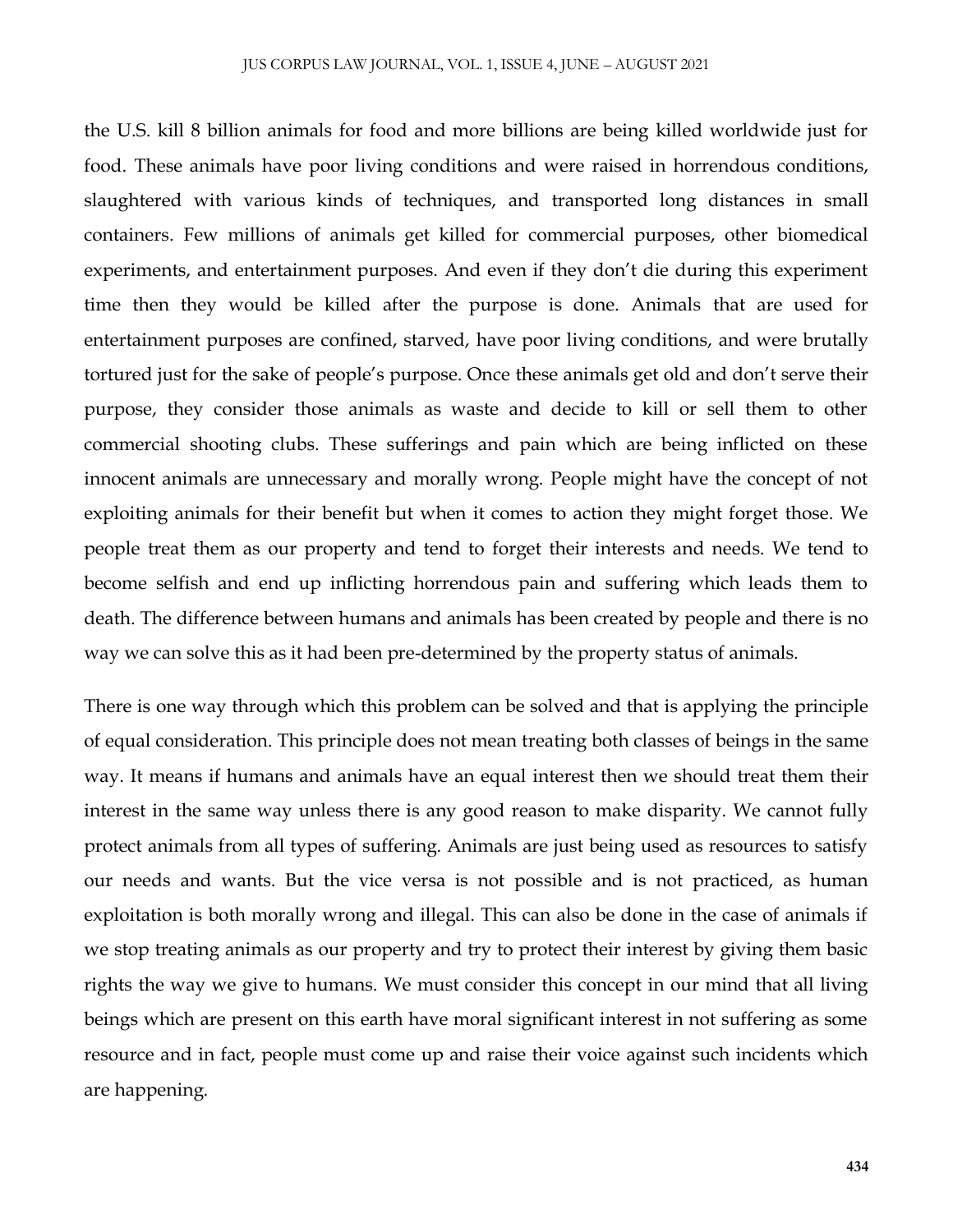#### **SITUATION IN INDIA**

Now coming to India, it is a land where animals are either worshipped or sacrificed for the same. This can also question our culture which we have been following. The answer to this is there in our Vedas and Upanishads which had been correctly interpreted in the case of *State of Karnataka and anr. v. Dr. Praveen Bhai Thogadia:*<sup>2</sup>

*"The chore of religion based upon spiritual values, which the Vedas, Upanishad, and Puranas were said to reveal to mankind seems to be - Love others, serve others, help ever, hurt never and Sarvae Jana Sukhino Bhavantoo. One-upmanship in the name of religion, whichever it be or at whomsoever's instance it be, would render constitutional designs countermanded and chaos, claiming its heavy toll on society and humanity as a whole, maybe the inevitable evil consequences, whereof."*

Humanity in today's time has become an obsolete or old fashion for few people. It is really difficult to define what humanity basically is. Some people consider humanity as a moral duty as according to them protesting for human rights cannot be inhumane activity but they can ignore animal rights who just cannot express their viewpoints. People are constantly ignoring the basic rights of animals and due to this, they are suffering pain and torture. Our country has various animal rights legislation but due to improper implementation and delay in process people willing to raise their voices cannot speak up. Effective planning needs to be done to get both short-term and long-term remedies. *Legislations pertaining to animal rights passed by our parliament:*

*Prevention of Cruelty to Animals Act, 1960* is the principle and foremost legislation that was passed during post-independence to prohibit any unnecessary pain and suffering on animals or to amend any existing laws relating to animals welfare. But this law has not been amended even for a single time and currently it fines Rs 50-100 people if they violate Section 11, 20, or 26 of the act. According to section 11 of the aforementioned act punishes the offender by fine and the maximum fine is Rs100 and in case of repetition, it would amount to 3 months of imprisonment. But this legislation does not consider dehorning cattle, killing stray dogs in a

 $\overline{\phantom{a}}$ 

<sup>2</sup> *State of Karnataka & Anr v Dr Praveen Bhai Thogadia* ILR 2003 KAR 3175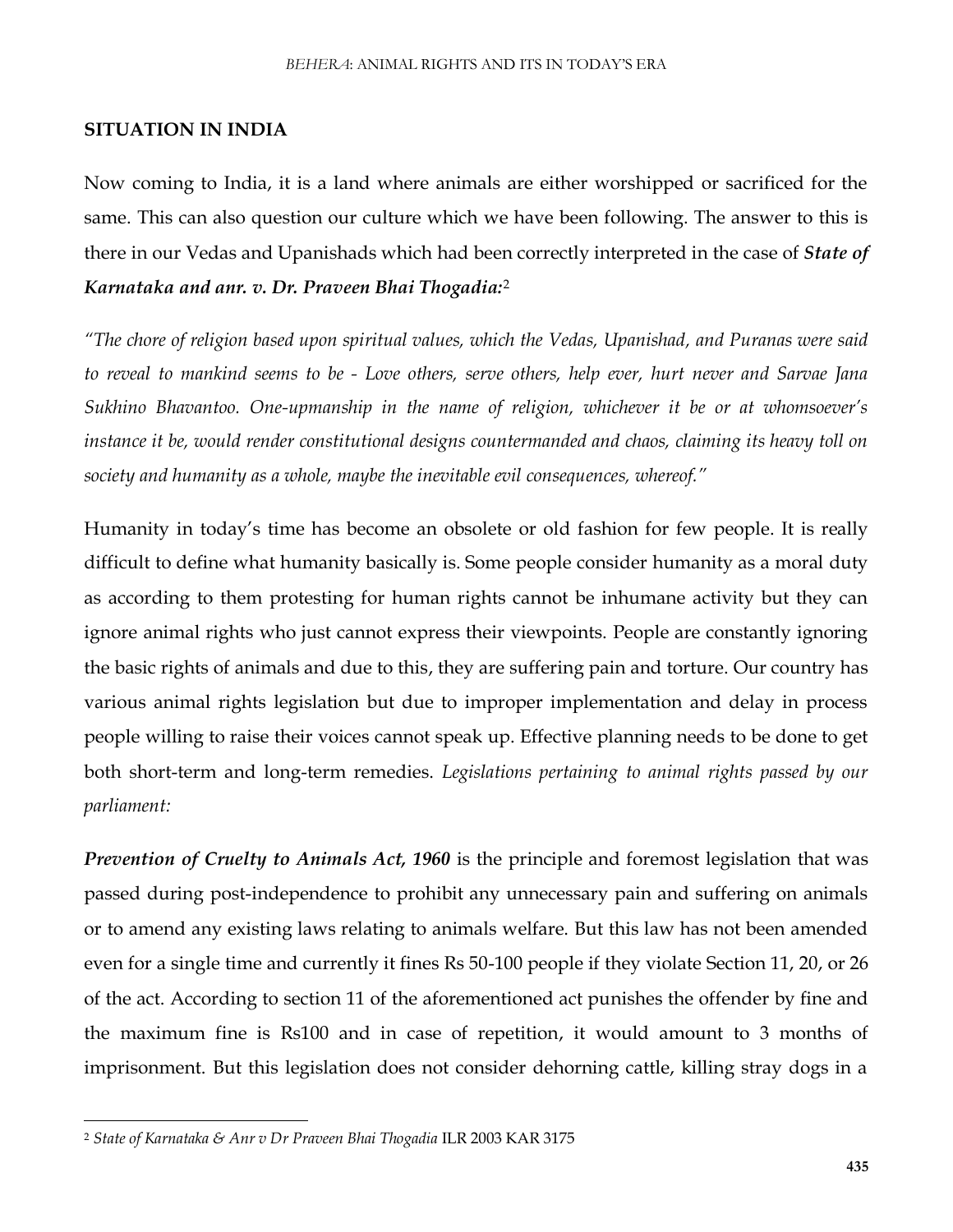toxic chamber, and assassination of animals under the authority of law. Various parts and chapters of this Act do not consider illegal experiments on animals for the purpose of new discovery, medication for any disease, or knowledge for the same. Under section 28 of this act, it has been said that killing animals for the religious purpose shall not pose to any offence.

*Wildlife Protection Act, 1972* is the chief act where most of the wildlife laws are included. Under the aforementioned act poaching, trapping, killing, poising, or causing harm in various other ways to wild animals or birds. Section 2 has defined what kind of animals it includes in wildlife and giving it a wider scope. Under section 9 of this act punishes the offenders with imprisonment of 3 years which may also increase to a fine of Rs 25,000/- or both. Other sections of the act also provide a certain restriction on the purchase and transportation of wild animals without prior permission. Section 49 forbid the trade of wild animals from dealers or merchants without a license. The aforementioned act is also applied to aquatic animals, birds, and other zoo animals. As dolphins are categorised as the national aquatic animal of India, they are put under schedule I of the act to ban commercial use for entertainment purposes.

Recently a writ petition was filed in the Supreme Court of India regarding the killing of a pregnant elephant by offering her cracker full of pineapple and when she ate them, the crackers burst in her stomach which led to the death of her child. The petitioner wanted the CBI probe and Special Investigation Team to look into the matter. Other social activists and NGOs started protesting for the same on social media after knowing about the incident. The main question which arises over here is why there is any need to file PIL? Are the laws which are there in our country for animal rights sufficient? Are the people not aware of their duty towards wildlife? These questions always remain unanswered as people are not that interested to take part in protecting wildlife and wild creatures.

Under *Article 51A (g)* of the Indian Constitution, every citizen has the duty to protect and safeguard wildlife and all other living creature. And under *Article 48A*, it is the duty of the state to preserve, promote and improve forests and wildlife. This responsibility had been given collectively to both state and citizen. There are different kinds of laws which our country has adopted in order to protect animals but the thing which is lacking is poor implementation.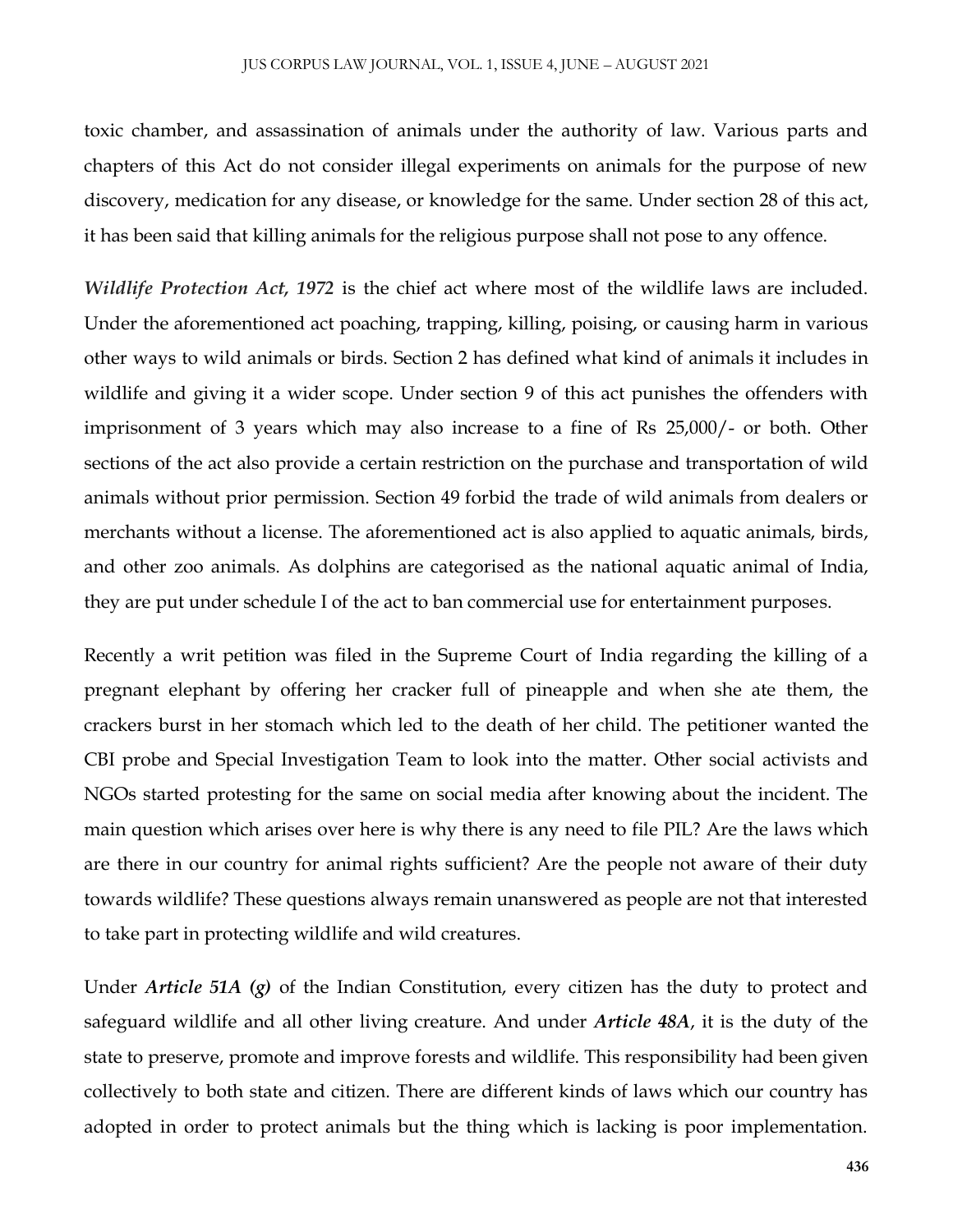When we compare both the acts we see, *Wildlife Protection Act, 1972* is stricter and has wider scope in nature than the *Prevention of cruelty to Animals Act, 1960* but still, there is a rise in the scene of the killing of elephants in Kerala (highest) accompanied by West Bengal, Karnataka, Tamil Nadu and Odisha (lowest). But the laws aren't reviewed and updated and the fine of Rs100 is still the same as it was earlier which is not viable in today's time. The reason behind the increase in the killing of animals is human-animal conflict. Dwellers try to capture the forest land making it difficult for wild animals to live freely due to this they try to approach nearby villages in search of food. With such limited resources, the interests of both animals and humans are bound to face off.

# **OUR JUDICIARY'S ATTITUDE TOWARDS ANIMAL RIGHTS**

The role of the judiciary in every nation is very crucial as it suggests the law making body to be progressive in order to check offenders. Whenever there has been any dispute regarding certain laws, Supreme Court is there to interpret them and to provide suggested measures. In the case of *Ratilal Panachand Gandhi and Ors. v. State of Bombay and Ors.,* <sup>3</sup>where Supreme Court held that sacrificing animals for religious purposes is necessary and would not amount to any violation of animal rights as the religious activity is been protected under Article 25 of the Indian constitution which is a Fundamental Right.

But in the case of *Sardar Syedna Taher Saifuddin Sahib v. State of Bombay<sup>4</sup>, Supreme Court* stated that *"there may be religious practices of the sacrifice of human beings, or sacrifice of animals in a way deleterious to the well-being of the community at large. It is open to the State to intervene, by legislation, to restrict or to regulate to the extent of completely stopping such deleterious practices."*

Now in 2014, in the case of *Animal Welfare Board of India v. A. Nagaraja & Ors* <sup>5</sup>Supreme court delivered a landmark judgement where they observed that under Article 51A (g) it is the fundamental duty of all citizens to protect the wildlife. The court observed that the rights of animals come under constitutional rights and they have the right to live with uprightness and

 $\overline{\phantom{a}}$ 

<sup>3</sup> *Ratilal Panachand Gandhi & Ors v State of Bombay & Ors* AIR 1954 Bom 242

<sup>4</sup> *Sardar Syedna Taher Saifuddin Sahib v State of Bombay* AIR 1958 Bom 253

<sup>5</sup> *Animal Welfare Board of India v A Nagaraja & Ors* (2014) 3 SCC 547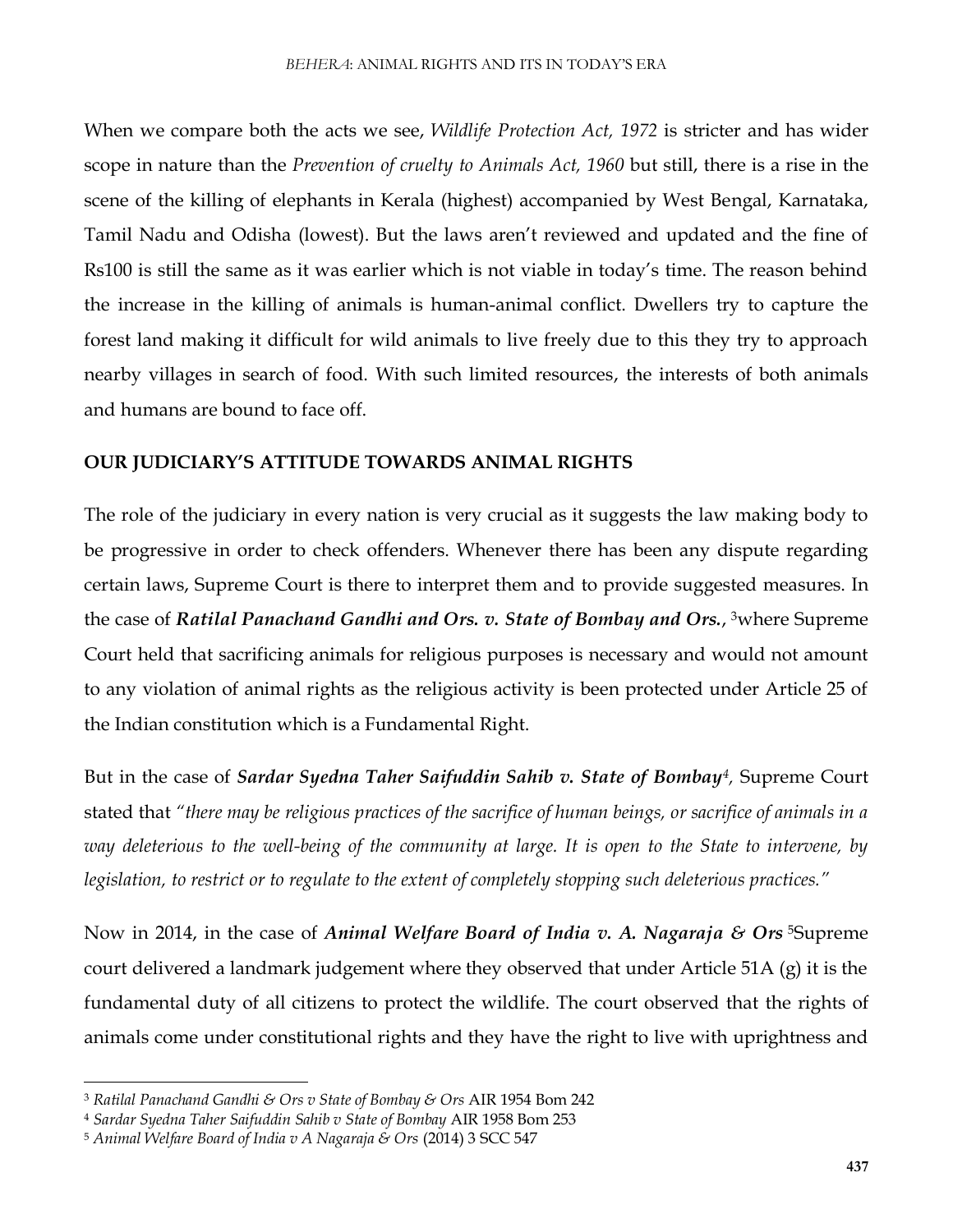integrity. The main question which arose after the judgement was delivered is whether the law or hundreds of year old custom would prevail in these situations. Here, we can conclude that law must prevail over any other situation, considering the fact that thousands of people were injured and their lives were lost and furthermore the fact was that these voiceless creatures were treated brutally and were harassed.

## **SUGGESTED MEASURES**

There are several problems and connected to that there are intended impacts. Solutions cannot be just a straightforward approach but have to be in such a way that they will cover almost every ambit in a sustainable manner. Increasing the number of fines may be favourable for short-term solutions but that may not help for long-term and the main goals will remain unachievable. The solutions to this must be a combination of both short-term and long-term measures in the same fragment for the future development without co-operation with the present. Following are the measures:

- The area of the forest must be demarcated clearly from the place of habitation and those places must be regulated strictly by the officials.
- Those forests must be demarcated in such a way that it gives freedom to the animals to roam freely and at the same time protecting them from getting extinct.
- The legislation which had not been amended till date must be checked and minor alterations must be done to keep the legislation effective.
- Most people are not aware of animal welfare laws in India therefore people must be made aware of animal rights laws because *ignorantia juris non excusat* would apply to them.
- Recently a PIL was filed in the Supreme Court for killing a pregnant elephant where she was not given any immediate veterinary which was the cause of her and her child's death. So, these medical services must be mobile and responsive during emergencies.
- The government must keep checking the condition of zoo animals and see whether the zoo authorities are providing them with food, good shelter, and other necessaries.